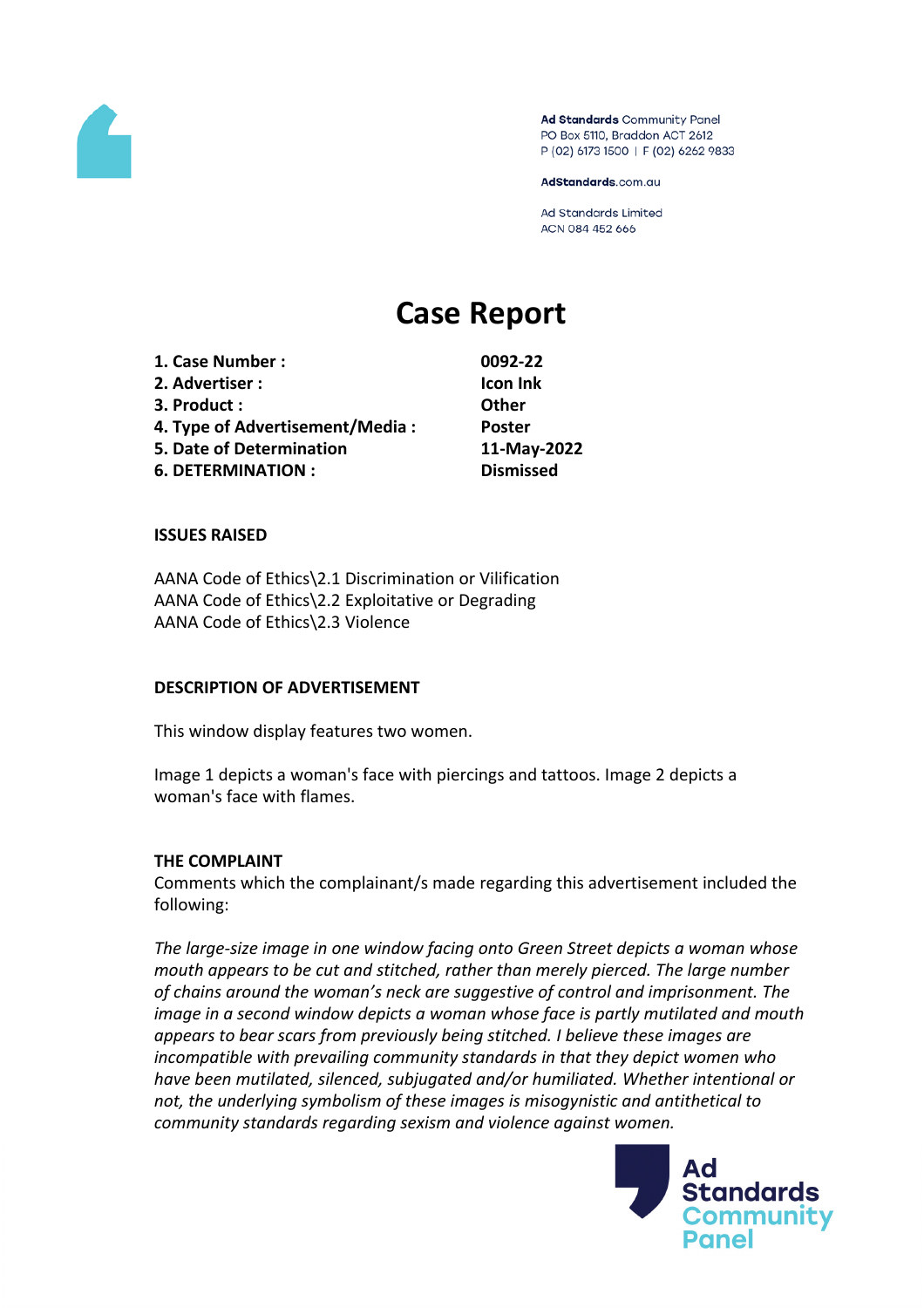

*Of particular concern with these images is the fact that the tattoo parlour is located on a busy suburban intersection (Green St and London St), directly opposite a childcare centre and only two blocks from a second childcare centre. These graphic, negative images of women are therefore highly visible to young children on their way to and from the childcare centre on a daily basis. The tattoo parlour itself is not the concern, it is the images that the business owners have chosen to depict in their windows within a family-oriented suburban area. Even if depicted in a more 'adult' area such as the centre of Northbridge, the images would still be offensive and inappropriate in terms of the underlying attitudes to women that they imply.*

*I hope that you will be able to take appropriate action to compel the business owners to replace these images with ones that do not, either intentionally or unintentionally, depict violence against women.*

*Violence and humiliation/subjugation of women implied in the images. Unacceptable in every way*

*I believe these images are incompatible with prevailing community standards in that they depict women who have been mutilated, silenced, subjugated and/or humiliated. Whether intentional or not, the underlying symbolism of these images is misogynistic, outdated and antithetical to community standards regarding sexism and violence against women.*

*Of particular concern is the fact that the tattoo studio is directly opposite a childcare centre (Green Leaves Early Learning Joondanna) and 2 blocks from another childcare centre (Kidz Galore Child Care Centre). These graphic images of mutilated women are therefore highly visible to young children on their way to and from the childcare centres on a daily basis.*

*I hope that the tattoo studio will replace these images with tattoo art that does not, either intentionally or unintentionally, depict or infer violence against women.*

# **THE ADVERTISER'S RESPONSE**

Comments which the advertiser made in response to the complainant/s regarding this advertisement include the following:

*Advertiser did not provide a response.*

# **THE DETERMINATION**

The Ad Standards Community Panel (the Panel) considered whether this advertisement breaches Section 2 of the AANA Code of Ethics (the Code).

The Panel noted the complainants' concerns that the advertisement:

- is degrading and dehumanising women
- depicts violence, humiliation and subjugation towards women
- is misogynistic, outdated and antithetical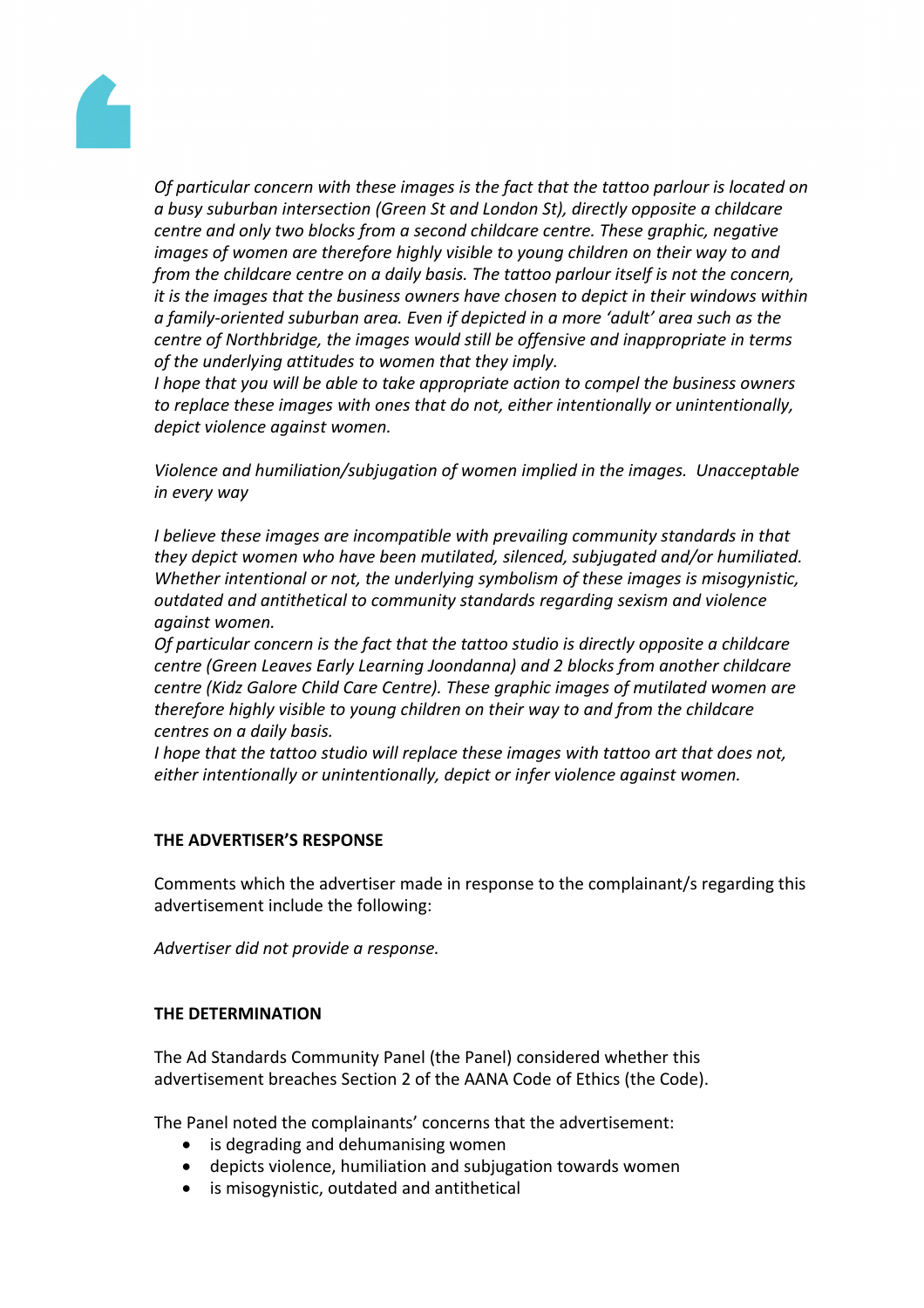

The Panel viewed the advertisement and noted the advertiser did not respond.

**Section 2.1: Advertising or Marketing Communication shall not portray people or depict material in a way which discriminates against or vilifies a person or section of the community on account of race, ethnicity, nationality, gender, age, sexual preference, religion, disability, mental illness or political belief.**

The Panel noted the AANA Practice Note which provides guidance on the meaning of:

- Discrimination unfair or less favourable treatment
- Vilification humiliates, intimidates, incites hatred, contempt or ridicule
- Gender refer to the attributes, roles, behaviours, activities, opportunities or restrictions that society considers appropriate for girls or boys, women or men. Gender is distinct from 'sex', which refers to biological differences

The Panel noted the complainants' comments regarding historical oppression towards women and that the images imply the violence towards, and humiliation and subjugation of, women.

The Panel noted that the issue of violence towards women continues to be of significant concern to the community.

However, the Panel considered that promoting negative connotations was not the intent of the advertiser, or the overall impression of this advertisement. The Panel noted that the advertised business is one which specialises in body modification, specifically tattoos. The Panel considered that extreme and exaggerated images are common in artistic expression, and considered that some members of the community do engage in extreme body modification.

The Panel considered that Image 1 appeared to be of main concern to the complainants, specifically relating to the number of chains visible at her neck and the modifications to her face. The Panel noted that the image was not of a real woman and was clearly a drawing rather than a photograph.

The Panel considered that the interpretation of Image 1 that the chain around the woman's neck were suggestive of control and imprisonment was unlikely to be shared by the broad community.

The Panel considered that Image 1 did not depict a woman whose mouth is stitched closed and who has significant scarring, but rather depicted an artwork of a woman who has extensive body modification, such as lip piercings and tattoos. The Panel considered that while the piercings on the woman's lips did line up, they were not one piercing across both lips but rather piercings on her upper and lower lip.

The Panel further considered that her face was not cut and stitched, but rather appeared to be tattooed in a line extending from her lips, with piercings covering the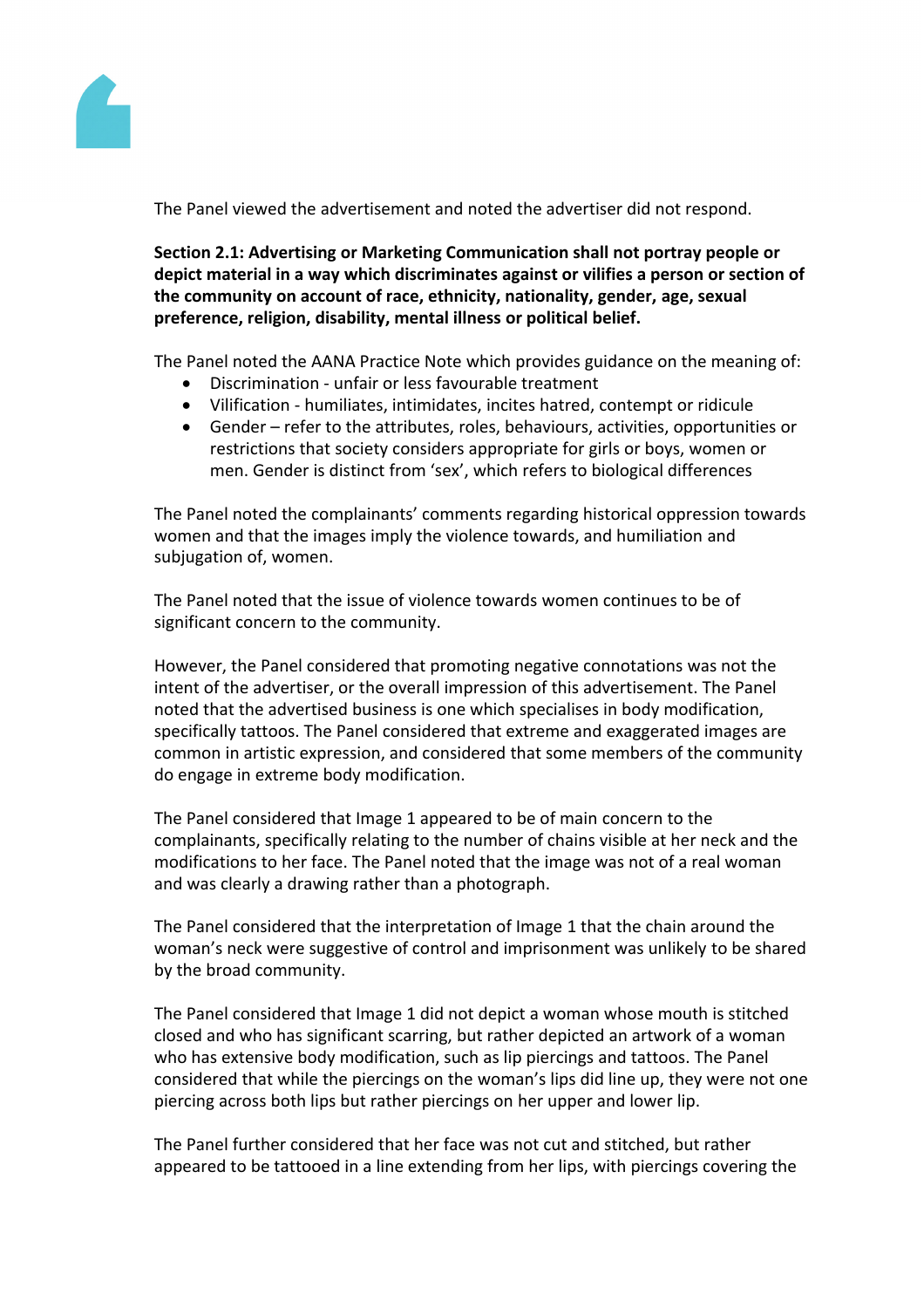

line. The Panel considered that there is no suggestion that this body modification has been done against the woman's wishes.

The Panel considered that the complainants' interpretation of mutilation in Image 2 is unlikely to be shared by the broad community, and considered that most viewers would be likely to interpret the image as artistic and not inconsistent with the dramatic, unrealistic style of many tattoos.

The Panel noted that neither woman depicted in the advertisement appears to be in pain or discomfort, not do they appear to be restrained or in an abusive situation.

The Panel acknowledged that some people viewing the advertisement may interpret it as the women having been unwillingly disfigured or injured, and that such an interpretation may raise concerns relating to the discrimination and vilification of women.

However, the Panel considered that the advertisement shows artwork of a woman with extensive body modification and an image showing an unrealistic image of a woman and flames, and considered that while such a depiction may make some viewers uncomfortable it is not showing the women depicted to receive unfair or less favourable treatment, nor does it humiliate, intimidate or incite hatred, contempt or ridicule of the women depicted or women in general.

# **Section 2.1 conclusion**

Finding that the advertisement did not portray material in a way which discriminates against or vilifies a person or section of the community on account of gender, the Panel determined that the advertisement did not breach Section 2.1 of the Code.

# **Section 2.2: Advertising or marketing communications should not employ sexual appeal in a manner which is exploitative or degrading of any individual or group of people.**

The Panel noted the AANA Practice Note which provides guidance on the meaning of the terms exploitative and degrading:

Exploitative - (a) taking advantage of the sexual appeal of a person, or group of people, by depicting them as objects or commodities; or (b) focussing on their body parts where this bears no direct relevance to the product or service being advertised. Degrading – lowering in character or quality a person or group of people.

# **Does the advertisement use sexual appeal?**

The Panel noted that the advertisement depicts a woman with extensive body modification and a woman with flames on her face. The Panel noted that neither woman is depicted in a state of undress nor do they appear in a sexualised pose. The Panel considered that neither image contained sexual appeal.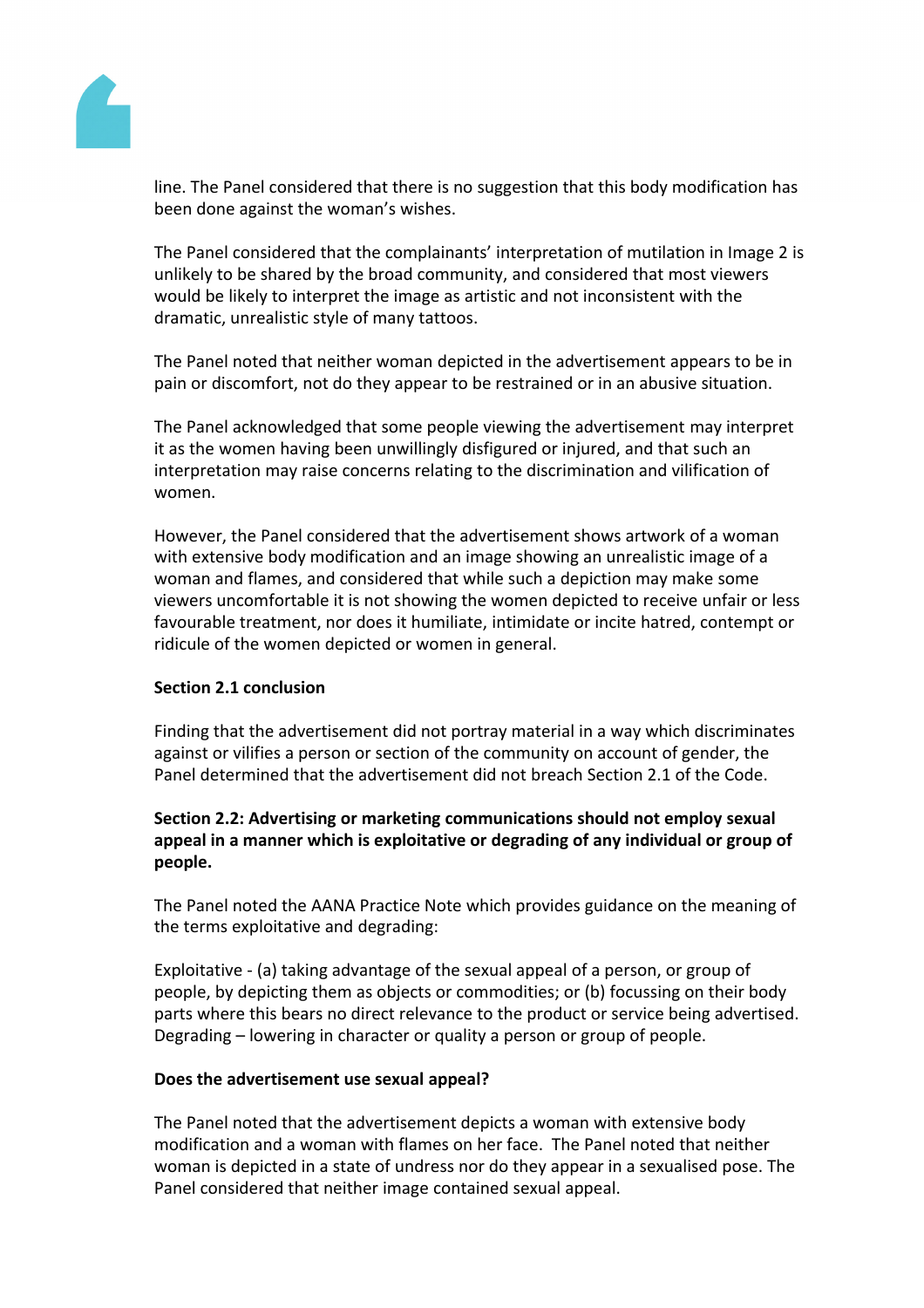

## **Section 2.2 conclusion**

Finding that the advertisement did not employ sexual appeal, the Panel determined that the advertisement did not breach Section 2.2 of the Code.

**Section 2.3 Advertising or Marketing Communications shall not present or portray violence unless it is justifiable in the context of the product or service advertised.**

## **Does the advertisement contain violence?**

The Panel noted that the issue of violence towards women is of significant concern to the community.

The Panel noted that the image depicted is an artistic illustration of a woman using a fantasy style, and that the advertised business is one which specialises in body modification, specifically tattoos.

The Panel considered that Image 1 did not depict a woman whose mouth is stitched closed and who has significant scarring, but rather depicted an artwork of a woman who has extensive body modification, such as lip piercings and tattoos. The Panel considered that while the piercings on the woman's lips did line up, they were not one piercing across both lips but rather piercings on her upper and lower lip. The Panel further considered that her face was not cut and stitched, but rather appeared to be tattooed in a line extending from her lips, with piercings covering the line.

The Panel noted that Image 2 depicts a stylised image of a woman whose face appears to be flaming. The Panel again noted that the image was a form of artistic expression. The Panel considered that flames are a common theme in tattoos, and noted that the woman depicted does not appear to be in pain or uncomfortable.

The Panel acknowledged that some people viewing the advertisement may interpret it as the women having been unwillingly disfigured or injured, and that such an interpretation may cause discomfort to viewers.

However, the Panel considered that the advertisement shows an artwork of a woman with extensive body modification and an image showing a woman and flames, and considered that while such a depiction may make some viewers uncomfortable it is not itself a depiction of violence.

# **Section 2.3 conclusion**

In the Panel's view the advertisement did not depict violence and did not breach Section 2.3 of the Code.

### **Conclusion**